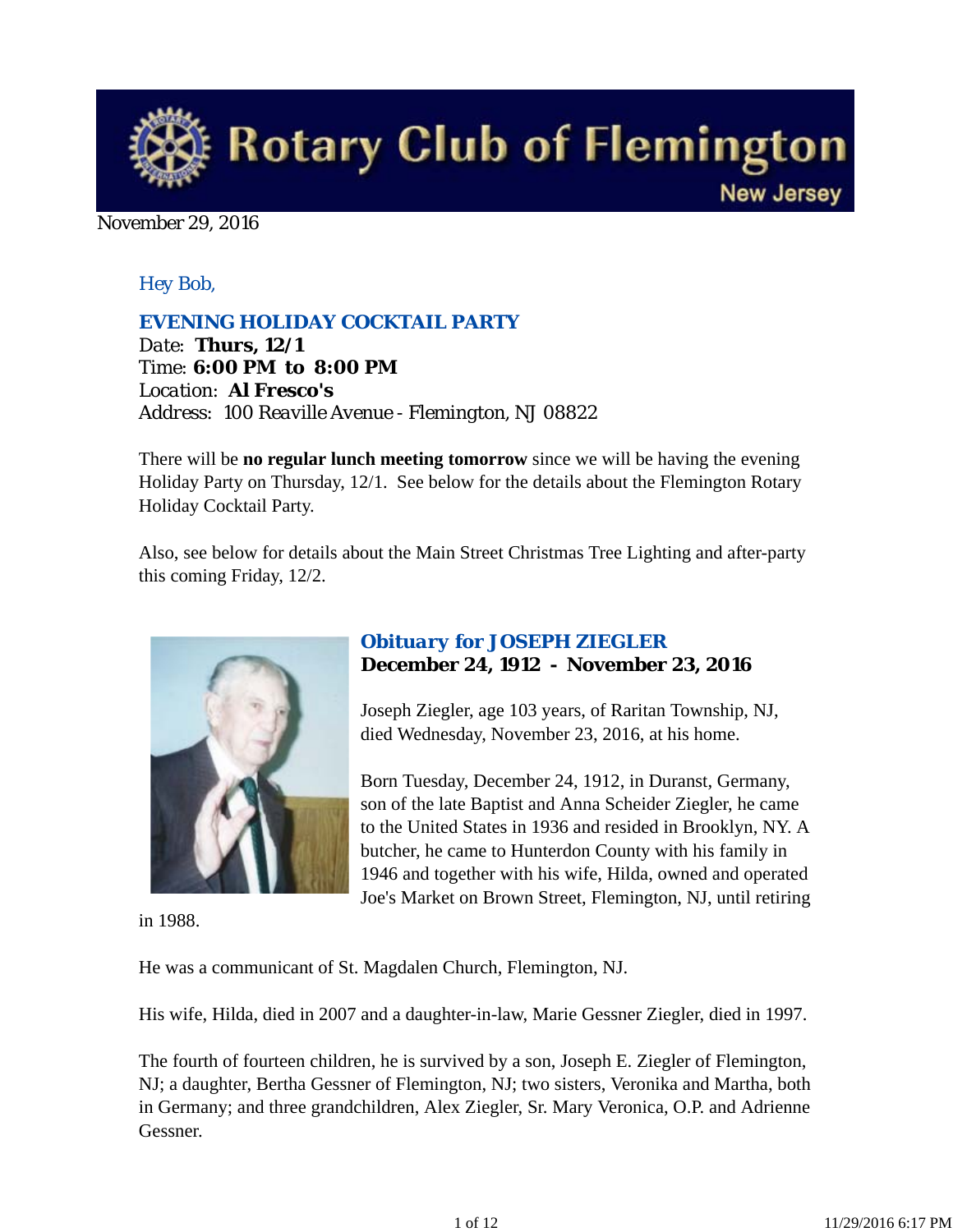A Mass of Christian Burial will be held Saturday, November 26, 2016, at 9:30 AM in St. Magdalen Church, 105 Mine Street, Flemington, NJ. Interment will be in St. Magdalen Cemetery, Flemington, NJ, under the direction of the Holcombe-Fisher Funeral Home, 147 Main Street, Flemington, NJ. There will be no calling hours.

Memorial contributions may be made to St. Magdalen Homebound Program, 105 Mine Street, Flemington, NJ 08822 or Dominican Monastery of Our Lady of the Rosary and Cloister Shoppe 543 Springfield Ave., Summit, NJ 07901.

For further information or to send an online condolence, please visit www.holcombefisher.com



# *Flemington Rotary's Annual* **HOLIDAY COCKTAIL PARTY**

**Thursday, December 1** Time: 6:00 PM to 8:00 PM **Al Fresco's** 100 Reaville Avenue - Flemington, NJ

The Rotary Club of Flemington would like to warmly invite you and your spouse / guest to our **Holiday Cocktail Party**! The party will be held at **Al Fresco's** located in The Shoppes at Flemington.

The evening will include appetizers and adult drinks. Note that this is a Cocktail Party with "tapas" style appetizers to

enjoy. This is not a sit down dinner.

Appetizers will include antipasto with arugula, grilled vegetables, roasted veggies, fried calamari, garlic shrimp with roasted tomato & spinach, crunchy fried shrimp, veal turnovers, chicken giambotta, rigatoni bolognese, and farfalle Al Fresco.

Rotarians attending are asked to bring a wrapped **Secret Santa gift** valued around \$12.

#### Cost to Attend:

- Weekly paying members will pay \$15 for their meal. No cost for their spouses.
- Quarterly paying members and their spouses attend free of charge.
- No cost for spouses of deceased Rotarians.
- Friends of Rotary & additional guests will pay \$30 per person.

Kindly **RSVP** no later than **Monday, 11/28**. You should have received an invitation from Evite. Please reply to the Evite invitation. Please indicate the total number of guests when you RSVP.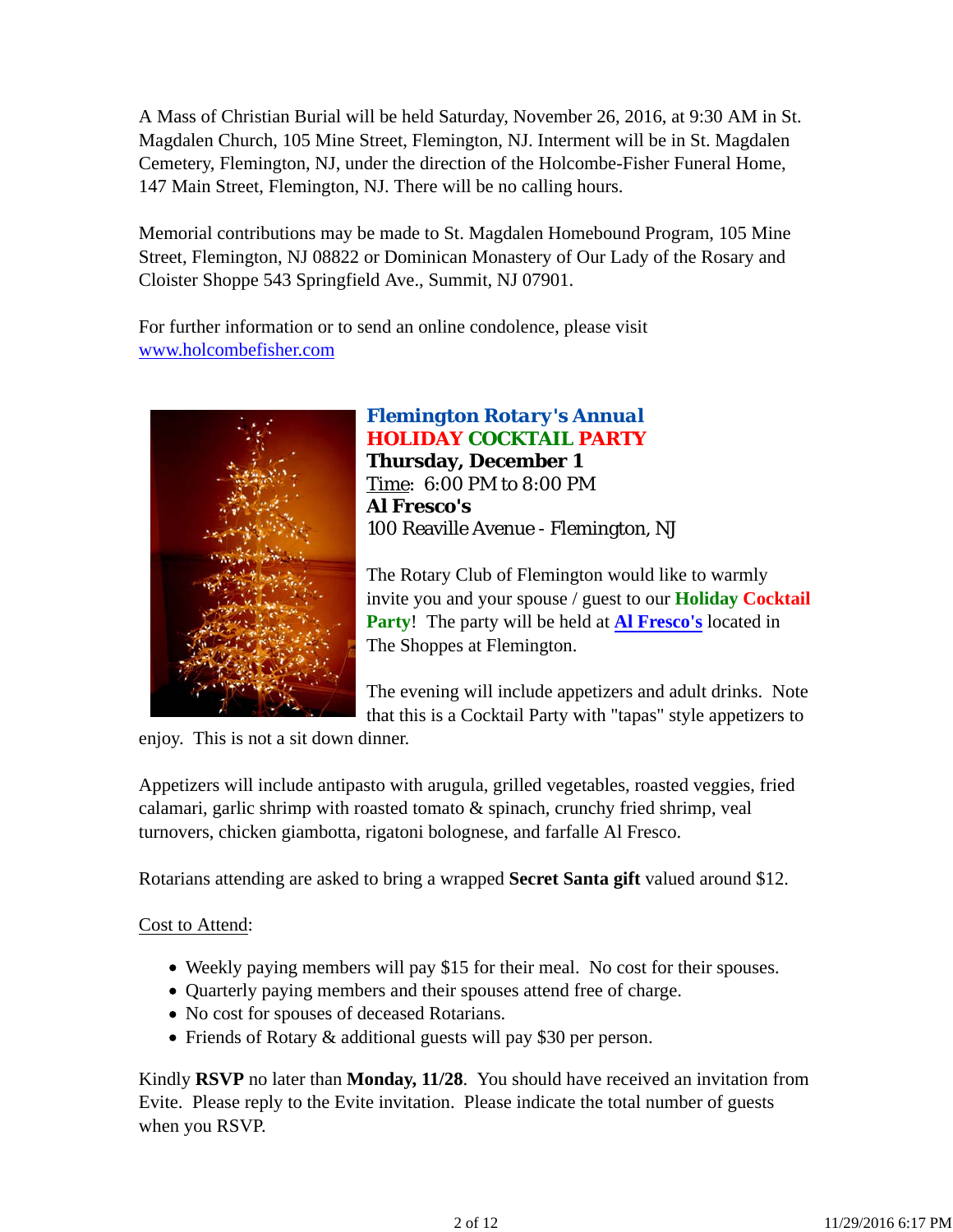For additional information or questions, please contact Karen Widico at kwidico@hunterdonprevention.com



## *Please Bring an Unwrapped Gift to the Holiday Party for a Local Family in Need!!!* **Flemington Rotary's SAC Holiday Gifts**

At the Rotary Holiday Party on Thurs, 12/1 (or at a prior club meeting), Rotarians are asked to **voluntarily** bring an

unwrapped gift (but a gift bag is appreciated!) to **supplement the Service Action Committee's (SAC) Holiday shopping**. Rotarians have always provided great support for this.

The types of items typically requested are:

\*Infant / Toddler learning toys. \*Family Fun Games (Monopoly, Scrabble, Catch Phrase, etc.). \*Gloves, scarves, socks as stocking stuffers. \*Craft kits. \*Lego kits. \*Gift Cards: WalMart, i-Tunes, Kohl's, Burlington Coat Factory, Five Below.



## *CHRISTMAS TREE LIGHTING Ceremony* **Friday, December 2 at 7pm**

Dick Stothoff has announced that this year's Christmas Tree lighting will take place on **Friday, 12/2** at the monument on Main Street Flemington near the Presbyterian Church. Rotarians that will be helping Santa Claus to handout candy canes and oranges to the

attending children are asked to meet at 6:40pm behind the Deat's Building in Flemington OR at the Christmas Tree on Main Street at **7pm**.

Santa Claus will be arriving at the Christmas Tree between 7 to 7:15pm, which is preceded by the formal Tree Lighting Ceremony and Christmas Carols that is organized by Flemington Cub Scout Pack 61.

Once the Tree Lighting Ceremony is over, **everyone is invited to the annual After-Party at Dick & Priscilla Stothoff's home**! If you have never attended, please come and bring the family and kids!!!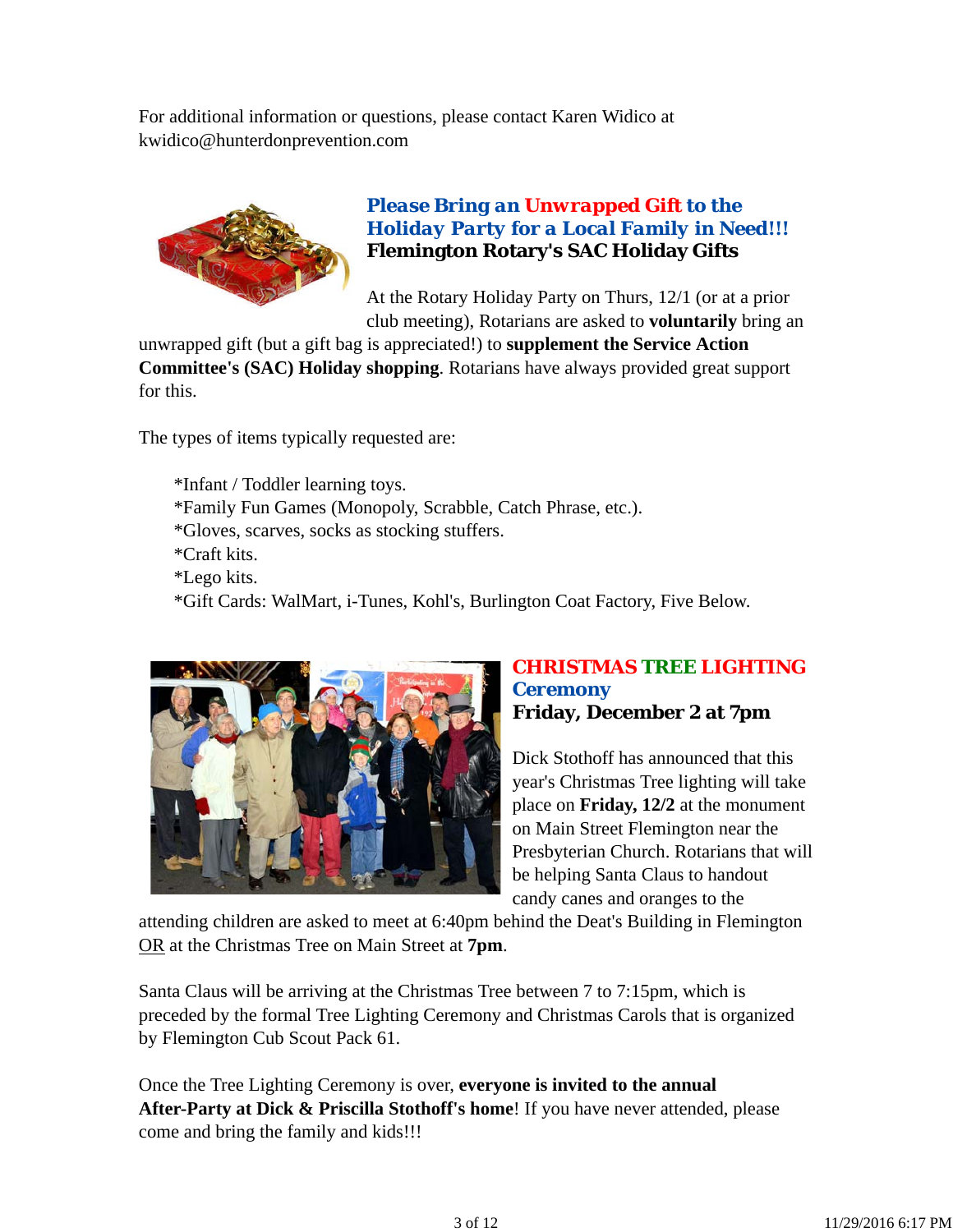Please note that the Main Street Flemington Annual "**Hunterdon Holiday Parade**" will be held on Sunday, 12/4.

# *A Little History of the Main Street Flemington Tree Lighting Ceremony*:



The Christmas Tree Lighting ceremony is Flemington Rotary's oldest service project, which began in **December 1923**. This was just after the club first formed on October 3, 1923.

The annual Christmas Tree Lighting event itself has been taking place **since 1922** in the heart of Flemington thanks to the hard work of many volunteers.

Originally done by a small group of volunteers, coordination efforts were taken over by the Flemington Children's Choir and the Flemington Rotary Club. When the Children's Choir ceased its operations, Cub Scout Pack 61 in Flemington took over the duty of coordinating the tree installation and lighting every year since 1965. The cub scout from Pack 61 that sells the most popcorn during their annual popcorn

fundraiser gets the honor of lighting the Christmas Tree!

The Flemington Rotary Club has been **handing out candy canes and oranges ever since 1923**. The group's involvement has been the backbone for the event since that time. Cub Scout Pack 61 and its long time cub master Doug Niece, now deceased, took over the duties in 1965 as a way to ensure that the Christmas Tree tradition continues to this day in Flemington.

**Why candy canes and oranges you ask?** Back in the 1920's, it was very difficult for children to get some candy and fresh fruit to eat. These days, we can readily purchase these items at our local Supermarket, etc. So it was a VERY BIG deal for the children in attendance to get their huge Candy Cane and Fresh Orange.

**Thanks to the Volunteers!** A very special thanks to the volunteers that help to make the Tree Lighting a success! They include the Flemington Rotary Club, Cub Scout Pack 61, Samuel Stothoff Company, Tamke Tree Service, Rowe Electric, Dan Butt, Carpet One, Countryside Veterinary Hospital, Cornerstone Print & Imaging, the Flemington Borough Fire Department and the Flemington Borough Police Department.

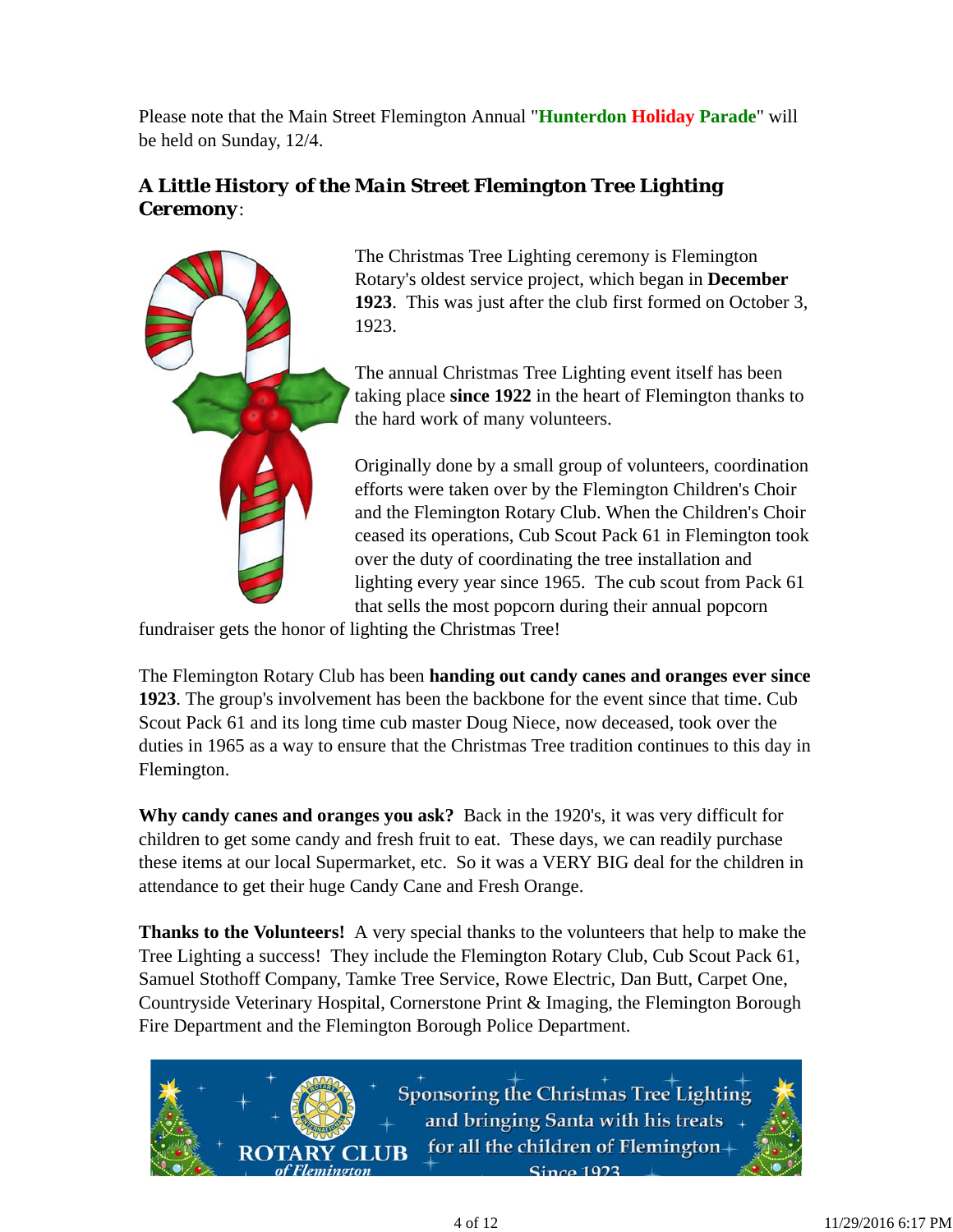for all the children of Flemington-**Since 1923** 





**CLUB** 

of Flemington

ervice Above Self"

### *PHOTO ALBUM of the 2016 Main Street Christmas Tree Cutting & Installation* **Saturday, November 19**

On Saturday, 11/19, the 2016 Main Street Flemington Christmas Tree was cut down and installed on Main Street in Flemington, NJ. The tree was donated by Frank Fischer of the Black Fish Christmas Tree Nursery located here in Flemington. **CLICK HERE** to view the photos. Thanks to Frank Fischer and Tim & Julia Hand for taking and sharing the photos.

Rich Wheeler and his crew from Tamke Tree Service helped to cut down the tree and trim the bottom branches before Raymond Hockenbury of Samuel Stothoff

Company used a crane to hoist the tree onto their truck. The tree was then transported to Main Street where Samuel Stothoff & Tamke's crew hoisted the tree into place for all to enjoy. The lights will be strung on the tree with the help of Rowe Electric.

A special thanks to the efforts of Tim Hand and Cubmaster Chris Runk of Cub Scout Pack 61 here in Flemington for helping to coordinate the tree efforts in conjunction with Dick Stothoff and the Flemington Borough.



## *Rotary Club of Flemington OFF-SITE MEETINGS for January 2017*

In typical fashion, Copper Hill Country Club will be closed during the month of January. Therefore, the January 2017 meetings will be held **off-site**. We will resume meetings back at Copper Hill on Wed, February 1, 2017. The following is the list of

off-site meetings for January:

Wed, 1/04: **OFFSITE** Meeting at **Dockside Market & Grill** Wed, 1/11: **OFFSITE** Meeting at the **Hunterdon Medical Center** Wed, 1/18: **OFFSITE** Meeting at **Al Fresco's**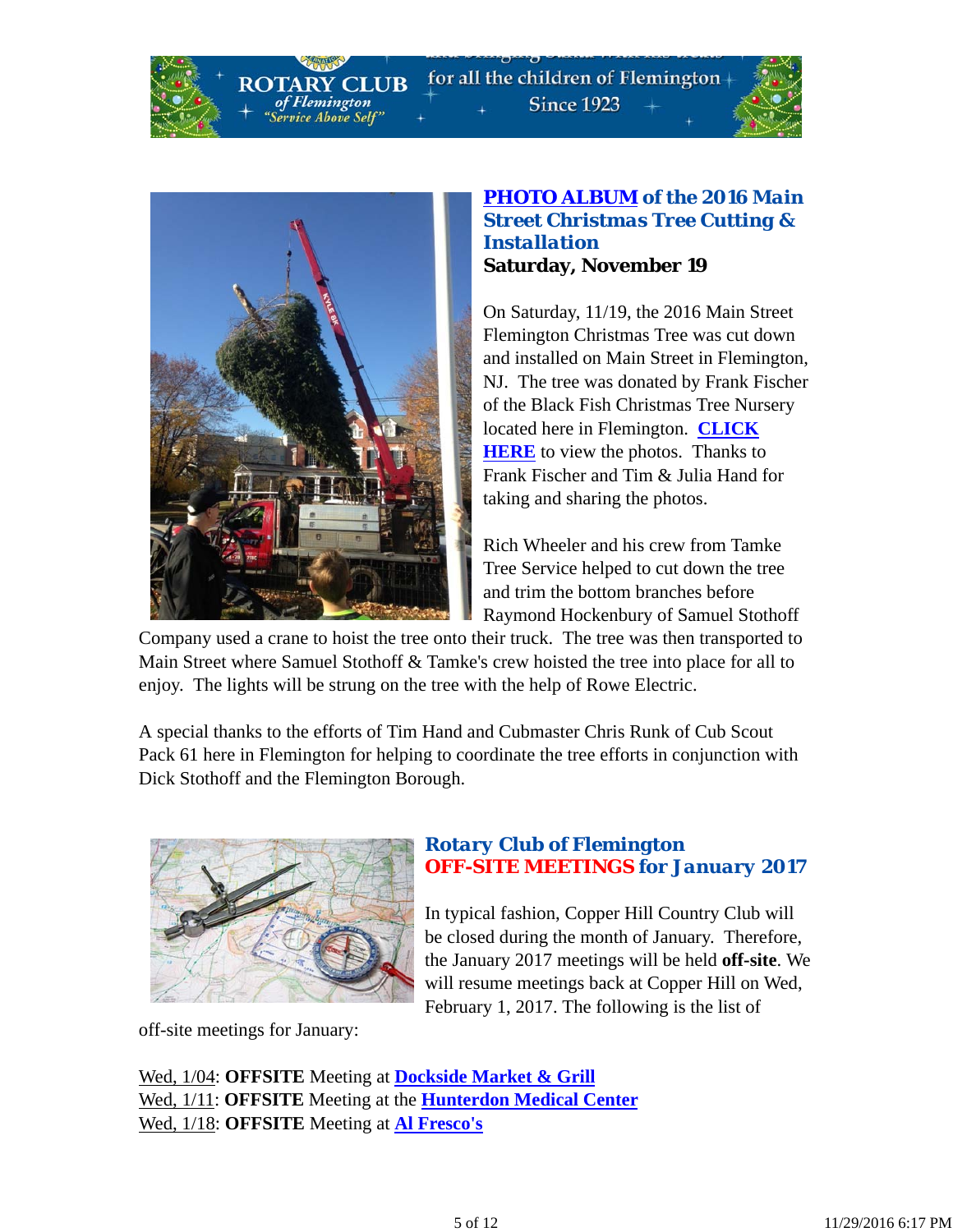Wed, 1/25: **OFFSITE** Meeting at the **Hunterdon County Polytech Career Cafe**

**Rotary District 7450** *Million Dollar Journey Celebration Dinner* **featuring RI President John Germ Wednesday, 12/7 5:30pm to 9:00pm Springfield Country Club** 400 W Sproul Road - Springfield, PA 19064 Dress: Festive Business Formal

We invite you to please JOIN US for our Rotary District 7450 (Philadelphia) "**Million Dollar Journey**" Celebration Dinner on Wednesday, December 7, 2016. We will celebrate our District's Journey, our Rotary International Foundation's 100th Birthday and welcome our honored guest, **Rotary International President John Germ**.

We are expecting over 400 Rotarians and guests, so please sign up now as we celebrate our marvelous Rotary International and District 7450 organization...TOGETHER !

**CLICK HERE** to register.

The cost is \$45 per person up until 11/15. Thereafter, the cost is \$60 per person.



## *The Flemington Rotary MEMBER DIRECTORY Is Updated on the Website*

A PDF copy of the Club Directory kept on the club website, located on the password protected "**Members Only**" page. To access this, simply goto **www.FlemingtonRotaryNJ.org** and click on "Members

Only" in the upper left. The page is password protected. If you do not have the password, simply email us and request it.

If you see any updates that need to be made (a change of address, email, phone number, something is not listed correctly, etc.), please email Sandy Clark and request any changes to be made. **Click Here** to generate an email to Sandy.



## *SPEAKERS & PROGRAMS BEING SOUGHT*

Mick Schaible is looking for some ideas for upcoming meeting programs and speakers. If you have any leads, please pass them onto Mick, who will follow-up to schedule the speaker.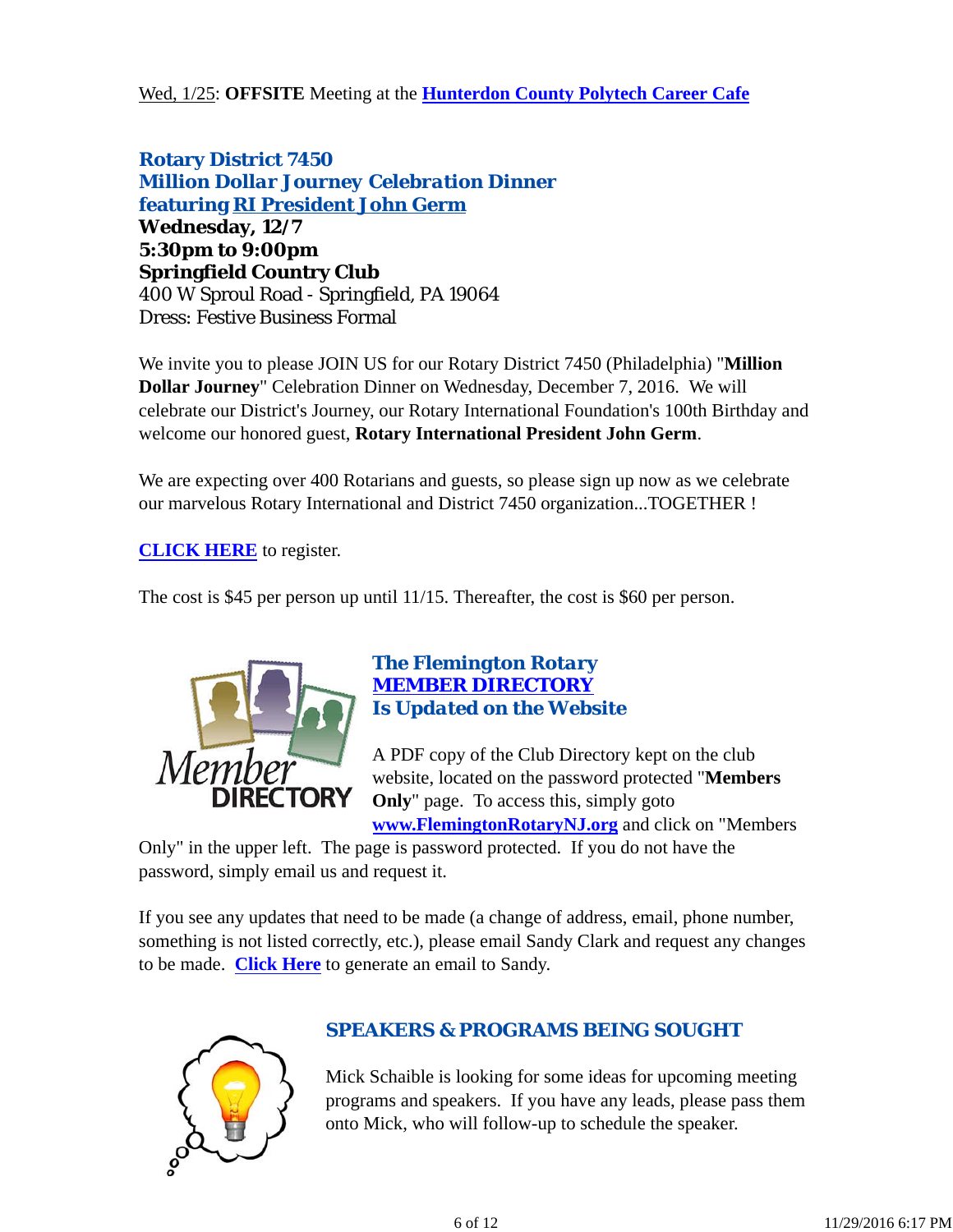

**Click here** to generate an email directly to Mick.



As you know, the Rotary Club of Flemington is a member of the H.C. Chamber of Commerce. This enables all Rotarians the ability to attend a Chamber function as a "member". If someone asks you what your business is, you would explain that you are a member representing the Rotary Club of Flemington. **Click Here** to visit the Chamber website for a listing of upcoming events.



## *Jersey Talk Radio - Internet Radio "THE ROTARY HOUR"* **Tuesdays** from **5pm to 6pm**

PDG Megan Jones-Holt is the host of "The Rotary Hour" on the "Jersey Talk Radio" internet radio station. She is always looking for guests to have on the show. If you are intersted, please get in touch with Megan at (908)894-4590 or **mjonesholt@gmail.com**.

**Click Here** to listen to the Internet Radio station from your PC, smart phone, mobile device, etc.

## *ROTARY DISTRICT 7510 NEWS*

**Click Here** to read the current news from our Rotary District 7510.

## *UPCOMING DATES TO NOTE:*

Wed, 11/30: **No Meeting this day**.

Thurs, 12/01: **Flemington Rotary Holiday Cocktail Party**

Wed, 12/07: Bob Newland - Foster Home in Africa (screen & projector required for presentation)

Wed,  $12/14$ : Club Assembly

Wed, 12/21: **Madrigal Girls Chorus** from H.C.R.H.S. for festive singing

Wed, 12/28: **No Meeting this day**.

**Next RCOF Board Meeting**: To Be Announced. (Held bi-monthly). **Next Membership Meeting:** Wed, 12/14/2016 at 1:30 PM (Usually the 2<sup>nd</sup> Wed).

**Upcoming RCOF Club Events, Fundraisers, Fellowship Events, Etc**.: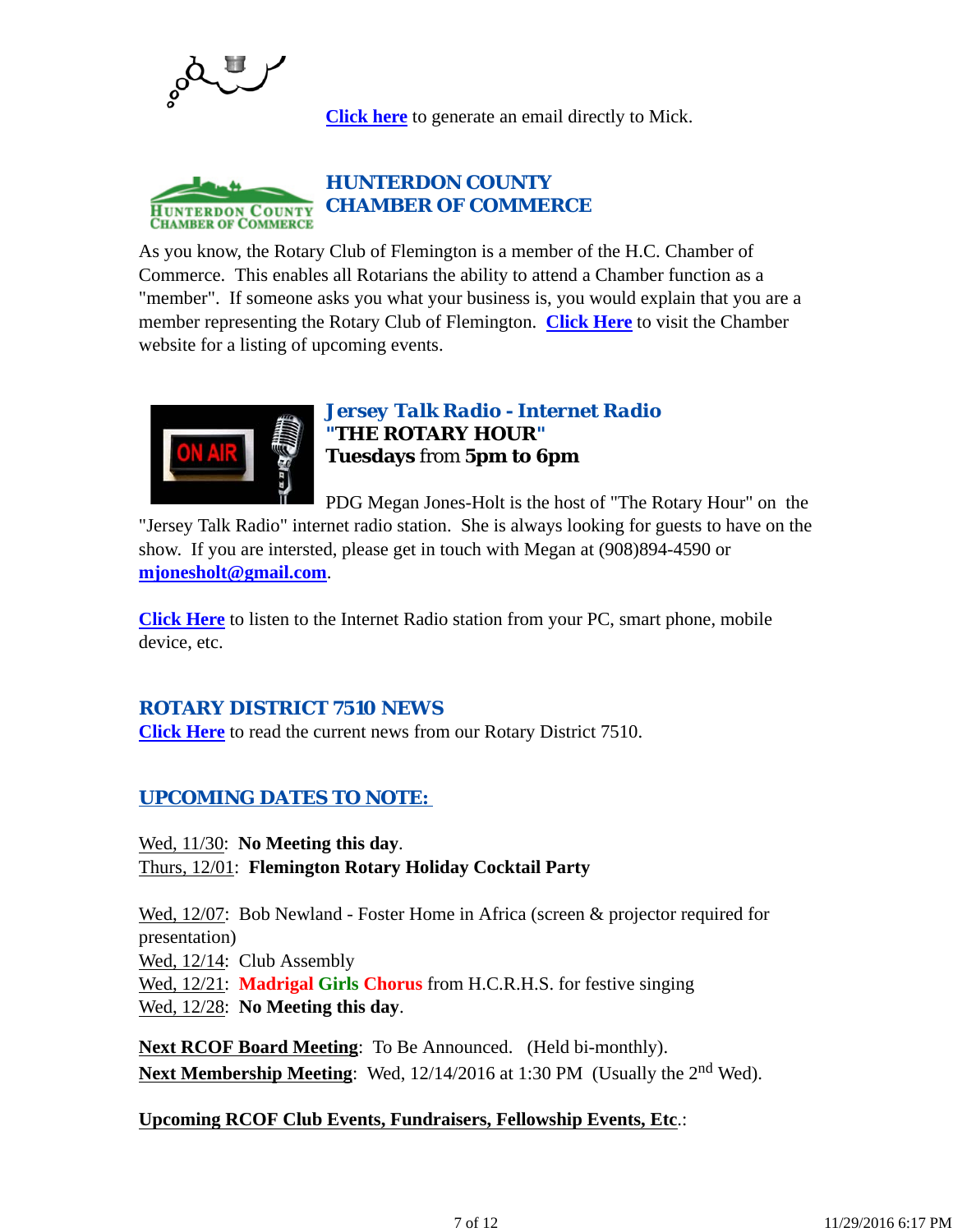Fri, 12/2: Main Street Flemington Christmas Tree Lighting

#### **Rotary District 7510 Events & Functions:**

3/2/17: President-Elect Training Seminar (PETS 1) 3/23 to 3/25/17: President-Elect Training Seminar (PETS 2) 5/5 to 5/7/17: District Conference at the Shawnee Inn 6/10 to 6/14/17: Rotary International Convention in Atlanta, Georgia

## *COMMITTEE LIST:*

**Click Here** to download the listing of all current Club Committee's and its members.

## *"MEMBERS ONLY" WEBSITE:*

## **Click Here for the Members Only section of the website to find:**

- 1) The "Membership Proposal Form" to propose a new member.
- 2) New Member Information.
- 3) An Online Copy of the Club Membership Directory.
- 4) A Link to All Photos Albums of the Club.

## *ROTARY WEBSITE LINKS:*

Rotary International: **www.Rotary.org** Rotary District 7510: **www.RotaryNJ.org**

#### *NEARBY ROTARY CLUB MEETINGS:*

As A Rotarian, you are Welcome to attend a Rotary Club meeting anywhere in the world. Click here for the Rotary Club Locator App. Or see below for some local meetings:

#### Mondays

**Lambertville/New Hope** (6:30 pm) - Lambertville Station Restaurant; 11 Bridge Street, Lambertville NJ 08530

**Piscataway** (12:15 pm) - Radisson Hotel; 21 Kingsbridge Road, Piscataway, NJ 08854

#### Tuesdays

**Whitehouse** (12:15 pm) - Max's 22; 456 Route 22 West, Whitehouse Station, NJ 08889 **Princeton** (12:15 pm) - The Nassau Club; 6 Mercer Street, Princeton, NJ 08540 **Bridgewater-Bound Brook** (12:15 pm) - Arbor Glenn; 100 Monroe St, Bridgewater 08807

#### Wednesdays

**Branchburg Township** (7:30 am): Stoney Brook Grille; 1285 Route 28, North Branch, NJ 08876 **Flemington** (12:15pm): Copper Hill Country Club; 100 Copper Hill Road, Ringoes, NJ

08851

**Hillsborough Township** (6:15 pm): Pheasant's Landing; 311 Amwell Road (Rt. 514),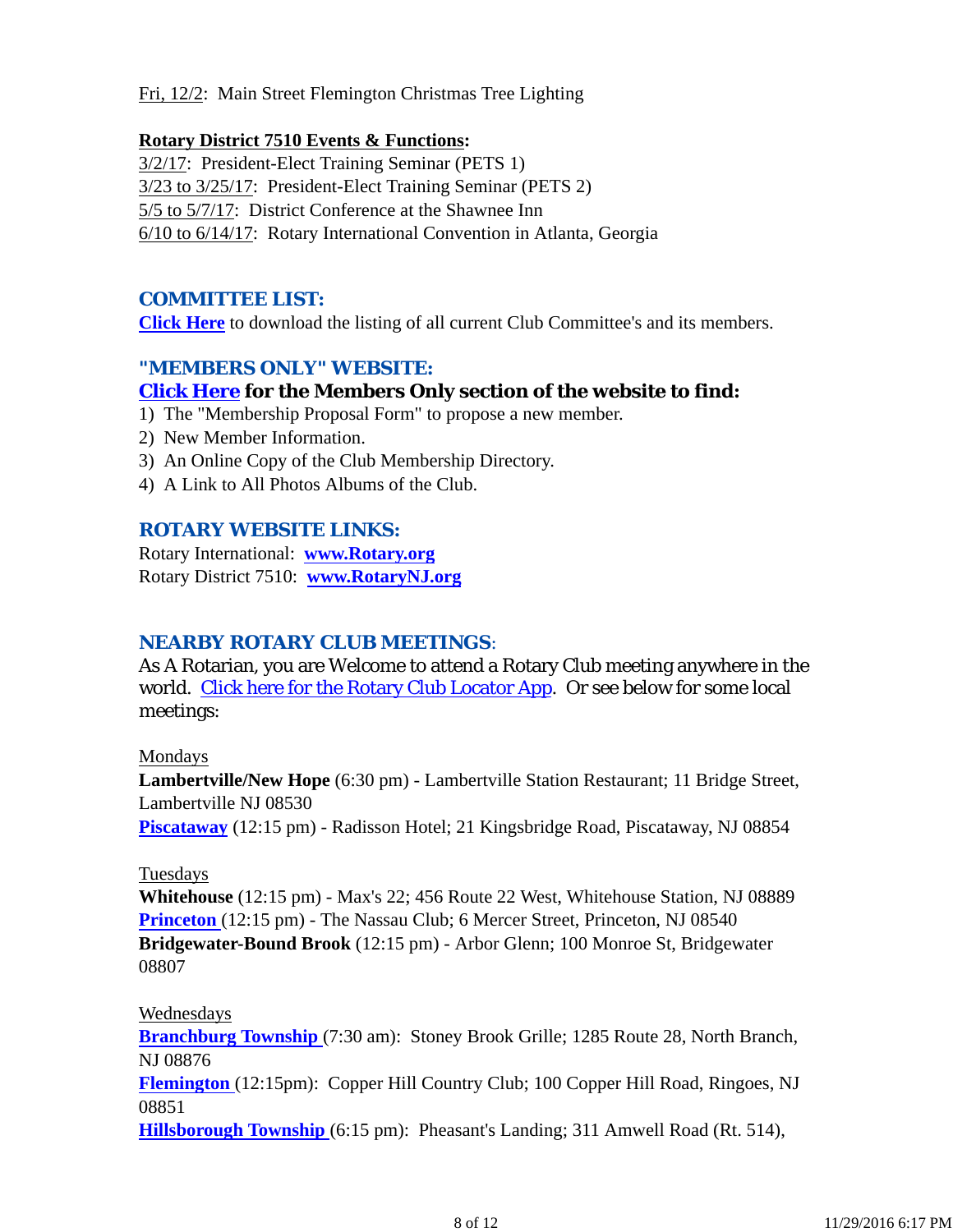Hillsborough, NJ 08844

#### Thursdays

**Clinton Sunrise** (7:30 am): Clinton Fire Department; New Street, Clinton, NJ 08809 **Somerville/Bridgewater** (12:15 pm): Bridgewater Manor; 1251 US Highway 202/206, Bridgewater, NJ 08807

**Trenton** (12:15 pm): Freddie's Tavern; 12 Railroad Avenue, West Trenton, NJ 08628

#### Fridays

**North Hunterdon** (12:15 pm): Beaver Brook County Club; 25 County Club Drive, Annandale, NJ 08801

**Princeton Corridor** (12:15pm): Hyatt Regency; 102 Carnegie Center, Rt. 1 North, Princeton, NJ 08540

#### eClub

**Rotary eClub of Hunterdon Horizon**: View website for meetings or online makeups.

# RI President's Call for Action in **2016-2017**: **"Rotary Serving Humanity"**

# **Rotary Club of Flemington - Our 93rd Year**

Founded October 3, 1923 \* Charter #1529 \* District 7510

| Club President                                               | <b>Daniel James "D.J." Wright</b>                 |  |  |
|--------------------------------------------------------------|---------------------------------------------------|--|--|
| President-Elect                                              | <b>Kim Metz</b>                                   |  |  |
| Secretary                                                    | <b>Karen Widico</b>                               |  |  |
| Treasurer, General                                           | <b>Bob Newland</b>                                |  |  |
| Treasurer, Lunch                                             | Lynn Hyman                                        |  |  |
| <b>Board Member</b>                                          | Mick Schaible (immediate Past-President)          |  |  |
| <b>Board Member</b>                                          | <b>Sandy Clark</b>                                |  |  |
| <b>Board Member</b>                                          | <b>Joe Ziegler</b>                                |  |  |
| Sergeant-at-Arms                                             | <b>Ken Skowronek</b>                              |  |  |
| R.I. President                                               | <b>John F. Germ</b> (Chattanooga, Tennessee, USA) |  |  |
| District Governor (DG)                                       | <b>Charles Minton</b> (Union, NJ)                 |  |  |
| District Governor Elect (DGE)                                | <b>Bob Zeglarski</b> (Roselle-Rosselle Park)      |  |  |
| District Governor Nomimee (DGN)                              | John Shockley (Hillsborough)                      |  |  |
| <b>Assistant District Governor (ADG)</b>                     | <b>Albert Varga</b> (Lambertville-New Hope)       |  |  |
| Club Meetings: Wednesday, 12:15 pm, Copper Hill Country Club |                                                   |  |  |

100 Copper Hill Road, Ringoes 08551

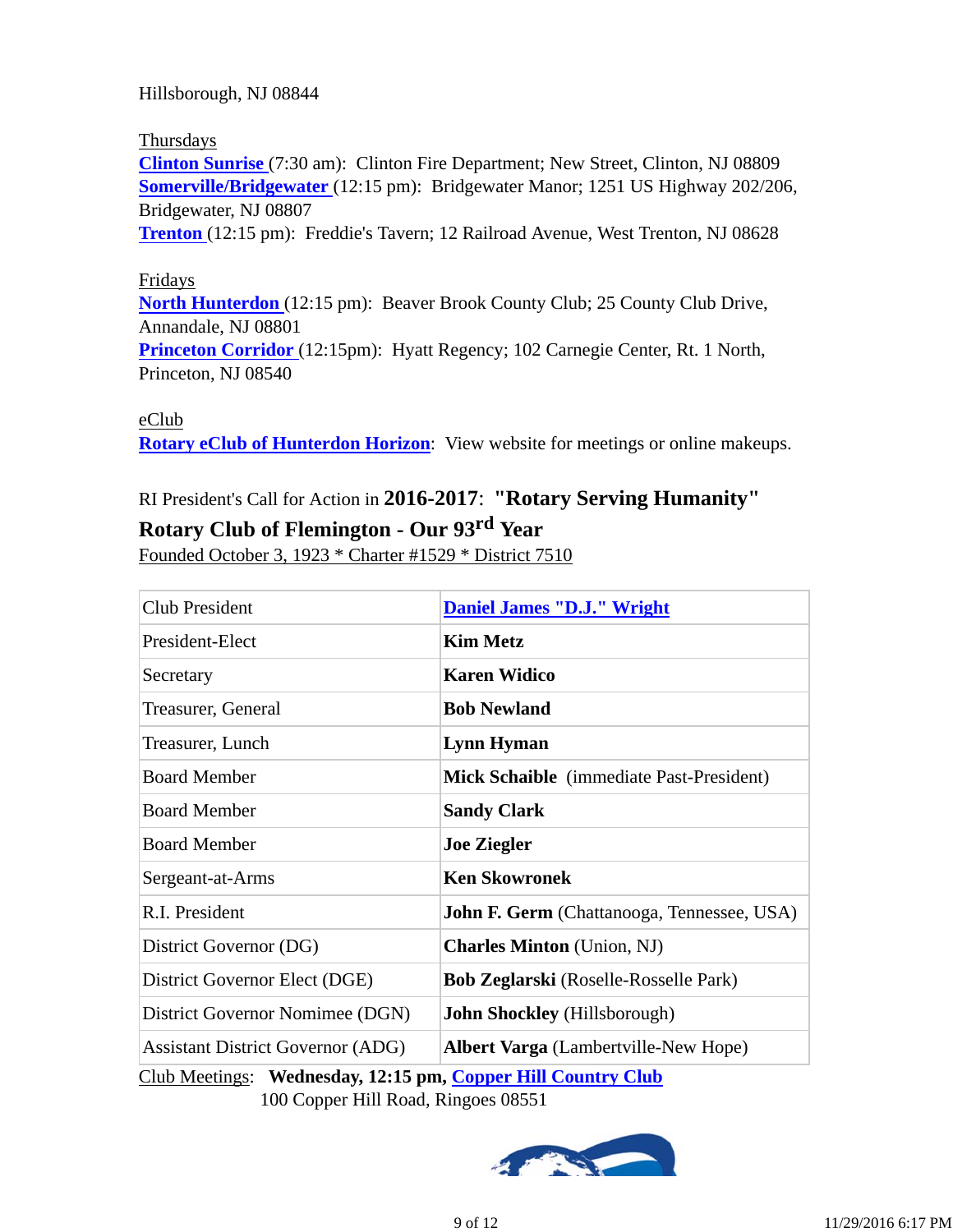

*MISSION STATEMENT*: The mission of Rotary International is to assist and guide Rotarians and Rotary clubs to accomplish the Object of Rotary to ensure Rotary's continuing relevance and to help build a better world, emphasizing service activities by individuals and groups that enhance the quality of life and human dignity, encouraging high ethical standards, and creating greater understanding among all people to advance the search for peace in the world.

**THE OBJECT OF ROTARY:** The object of Rotary is to encourage and foster the ideal of service as a basis of worthy enterprise and, in particular, to encourage and foster:

**1st**: The development of acquaintance as an opportunity for service;

**2nd**: High ethical standards in business and professions, the recognition of the worthiness of all useful occupations, and the dignifying of each Rotarian's occupation as an opportunity to serve society;

**3rd**: The application of the ideal of service in each Rotarian's personal, business and community life;

**4th**: The advancement of international understanding, goodwill, and peace through a world fellowship of business and professional persons united in the ideal of service.

**THE 4-WAY TEST:** "Of the things we think, say or do:

- **1st**: Is it the Truth?
- 2<sup>nd</sup>: Is it Fair to all concerned?
- **3rd**: Will it build goodwill and better friendships?
- **4th**: Will it be beneficial to all concerned?"

#### *ROTARY's AVENUE'S OF SERVICE*:

**1)** Through **Club Service**, we have fun, build lasting friendships, and make sure that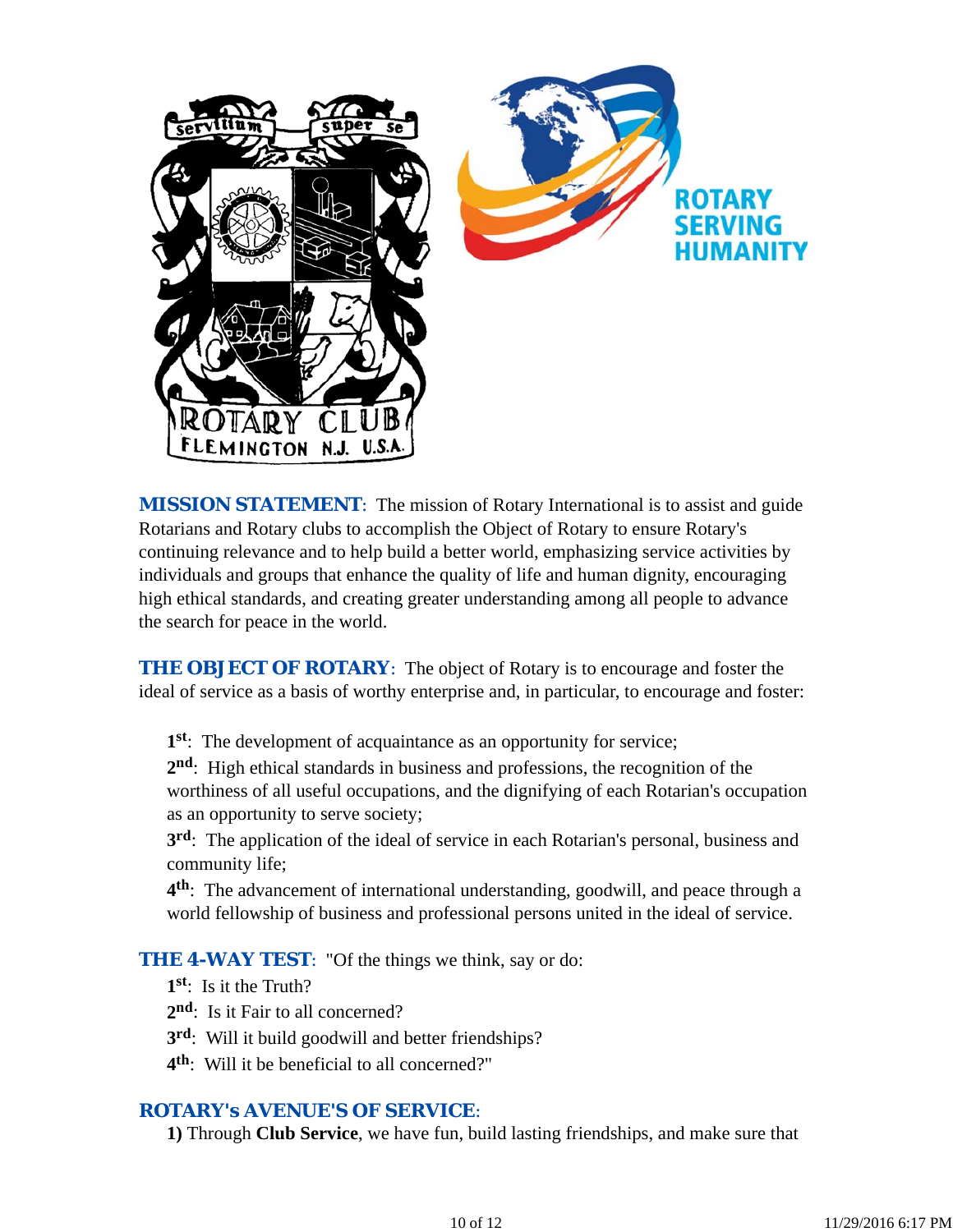our club runs well.

**2)** Through **Vocational Service**, we volunteer our professional skills to serve others and promote integrity in everything we do.

**3)** Through **Community Service**, we address local needs and work with our community to bring lasting improvements.

**4)** Through **International Service**, we meet humanitarian needs around the globe and promote world understanding and peace.

**5)** Through **Youth Service**, we work with young people to help them become the next generation of leaders, visionaries, and peacemakers.

## **2016-2017 CLUB MEMBER ROSTER Rotary Club of Flemington, NJ**

| Rotarian                          | <b>Member Since</b> | <b>Classification</b>           |
|-----------------------------------|---------------------|---------------------------------|
| Black, Bruce B.                   | 2007                | <b>Health and Fitness</b>       |
| Bohler, Herbert C. (Herb)         | 1977                | <b>Specialty Advertising</b>    |
| <b>Boynton, Adam</b>              | 2016                | <b>Church / Social Services</b> |
| Chittenden, Robert L. (Bob)       | 2003                | M.E.F.P. Consulting Engineering |
| Clark, Arthur L. (Sandy)          | 1987                | Printing                        |
| Davidson, James G. (Jim)          | 2002                | <b>Rubber Products</b>          |
| del Campo, Ann                    | 2016                | <b>Scientist &amp; Farmer</b>   |
| Ferrari, Frederick J. (Fred)      | 1964                | Orthodontia                     |
| Fisher, Charles H. (Charlie)      | 1961                | <b>Funeral Services</b>         |
| Fisher, Thomas H. (Tom)           | 2012                | Property & Casualty Insurance   |
| Harrison, Jeffrey (Jeff)          | 1996                | Psychotherapy                   |
| <b>Goldsmith, Cheryl</b>          | 2016                | <b>Realtor</b>                  |
| <b>Goodwin, Michael S.</b>        | 2016                | <b>Youth Development</b>        |
| Hyman, Lynn                       | 2010                | <b>Retail Banking</b>           |
| Kamnitsis, Christopher P. (Chris) | 2001                | <b>Financial Planning</b>       |
| <b>Kritharis, Nikolaos (Nik)</b>  | 2016                | <b>Dentistry</b>                |
| Liebross, Ira                     | 1997                | <b>Family Medicine</b>          |
| Loew, Darren                      | 2002                | <b>Orthodontics</b>             |
| Martin, Teresa (Terry)            | 1993                | Solid Waste/Recycling           |
| Mazujian, Harry                   | 2004                | Clergy                          |
| McWilliams, Nancy                 | 1992                | Psychotherapy                   |
| Metz, Kim                         | 2007                | <b>Technical Education</b>      |
| Muller, George D.                 | 1964                | <b>Cut Glass Manufacturing</b>  |
| Nastasi, William (Bill)           | 1996                | <b>General Contracting</b>      |
| Newland, Robert D. (Bob)          | 1998                | Insurance                       |
| Ownes, Terry M.                   | 1987                | <b>Floor Covering</b>           |

Current Number of Members: 42